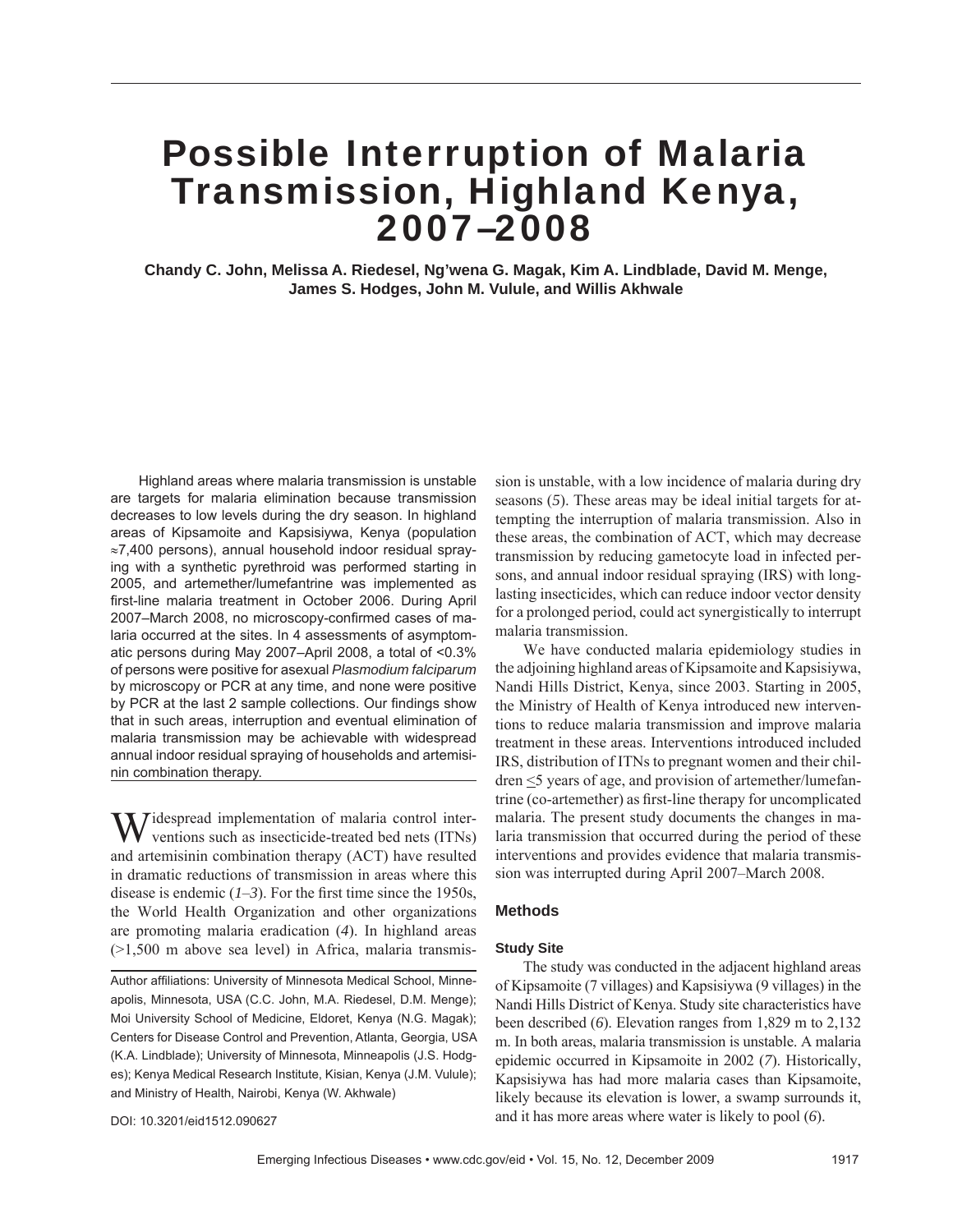#### **Study Population and Recruitment**

Persons living in these areas are predominantly Nandi, a Kalenjin subtribe. Demographic analysis, malaria surveillance, and collection of weather and vector density information were performed in these areas as part of 2 related studies, a study of malaria early warning systems and a study of malaria transmission and immunity. Written informed consent for study participation was obtained from consenting heads of households in the area for demographic studies and from persons (or parents/guardians of persons <15 years of age) for other studies. Ethical approval for the study was obtained from the Kenya Medical Research Institute National Ethical Review Committee and the Institutional Review Boards for Human Studies at Case Western Reserve University, the Centers for Disease Control and Prevention, and the University of Minnesota.

## **Demography and Surveillance for Clinical Malaria and Asymptomatic Persons**

Demographic surveys of all households were started in April 2003 and conducted every 4 to 6 months. Starting in 2005, these surveys included assessments of travel, ITN use, and IRS treatment of houses. Clinical malaria surveillance was conducted during 2003–2008 Kenyan Ministry of Health dispensaries, the only healthcare facilities within the study area. Free malaria diagnosis and treatment were available to all persons with symptoms of malaria. Persons with symptoms of malaria (fever, chills, severe malaise, headache) who did not have a clear alternative diagnosis by history and physical examination were assessed for malaria by microscopic examination of blood smears.

Clinical malaria was defined as symptoms of malaria and a positive blood smear for *Plasmodium falciparum* or *P*. *malariae*. Primary treatment for uncomplicated malaria was given according to Kenya Ministry of Health provisions for the clinics: sulfadoxine-pyrimethamine (2003–2004), amodiaquine (2004–2006), and co-artemether (2006–2008). Because of changes in studies, forms, and clinic personnel, clinical surveillance was not conducted in January and July–November 2006, in Kipsamoite; and July–December 2005, and January, March, and June–November 2006, in Kapsisiywa.

Four surveys for parasitemia in asymptomatic persons were conducted during 2007–2008. In May 2007, samples were collected from all consenting persons who were living on site during the time of collection (5,788 persons). In August 2007, samples were collected from 605 persons randomly selected from the overall population for active surveillance of malaria. Testing was repeated in samples from 577 and 538 of these persons in the cohort in November 2007 and April 2008, respectively. PCR was performed on 400 randomly selected samples from each period and on any sample that was parasite positive by microscopy.

#### **Microscopy and PCR**

Microscopy testing for *Plasmodium* species was performed as described (*7*) by using 2 independent readings and a third reading for slides with discordant results. For PCR testing, genomic DNA was isolated with a QIAamp 96 DNA blood kit (QIAGEN Inc., Valencia, CA, USA) from dried blood spots collected on Whatman 903 filter paper (Whatman Corporation, Florham Park, NJ, USA). *P*. *falciparum* infection was detected by nested PCR specific for the small subunit RNA gene as described (*8*). In previous surveys in these areas, we documented low frequencies of *P*. *malariae* infection (<1%) and no *P*. *vivax* or *P*. *ovale* infections (*7*,*9*) by microscopy and PCR. Thus, we did not further test for these infections.

## **Assessment of Rainfall, Temperature, and Indoor Resting Vector Density**

Daily rainfall was measured with standard metal rain gauges, and daily minimum and maximum temperatures were recorded with maximum/minimum mercury thermometers placed in 7 villages in Kipsamoite. Values from the 7 villages were averaged.

Household indoor resting density of *Anopheles* spp. was measured in 4 cluster areas at each site; each cluster area comprised approximately equal numbers of persons. Three index households were randomly selected for each cluster, and the index house plus its 4 nearest neighbors were sampled. Sixty households in Kipsamoite and 60 households in Kapsisiywa were sampled every 2 weeks. Pyrethrum knockdown captures were conducted by using standard methods (*10*). *Anopheles* spp. mosquitoes were identified taxonomically, first in the field by trained field assistants and then by an entomologist from the Kenya Medical Research Institute.

#### **Data Analysis**

Annual malaria incidence, rainfall, temperature, and vector density during April 2003–March 2004, were used as baseline data and compared with data from subsequent years beginning in April 2004. Annual malaria incidence was compared by using negative binomial regression analysis, except for April 2007–March 2008, when it was compared by Fisher exact test because no cases occurred during that year. For years with missing months of incidence data, malaria incidence in the recorded months was compared with incidence in the same months in the reference year (April 2003–March 2004). For periods when no cases were detected, a 1-sided 95% confidence interval was constructed. Mean daily temperature and mean monthly rainfall were compared by using the 2-sample *t* test. Me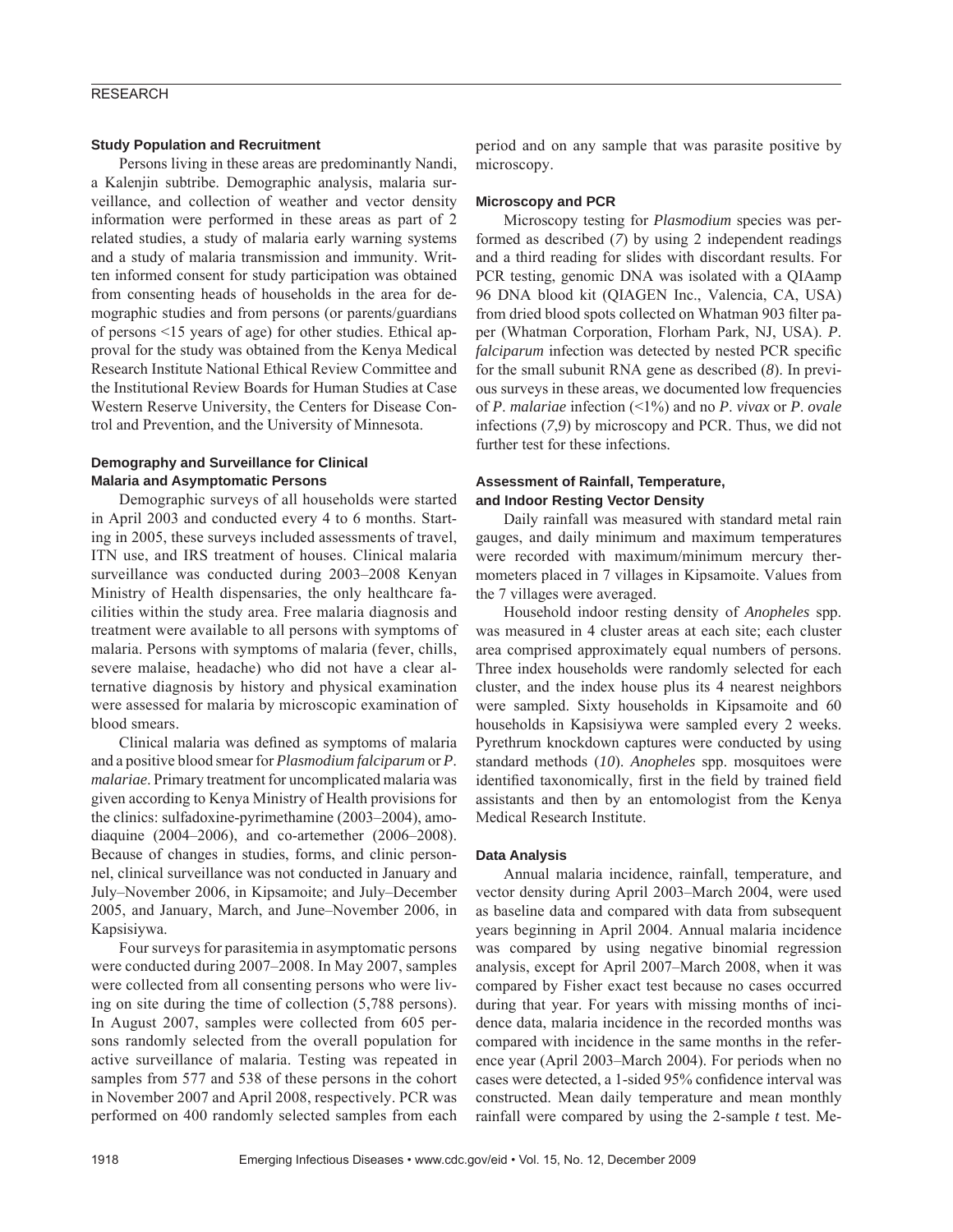dian monthly vector density was compared by using the Wilcoxon rank-sum test. All data analysis was conducted by using Stata version 10.0 software (Stata Corp., College Station, TX, USA).

## **Results**

## **IRS, ITNs, and Malaria Treatment with Co-artemether at Health Centers**

The population ranged from 3,250 to 4,253 in Kipsamoite and from 3,412 to 3,841 in Kapsisiywa. The Ministry of Health first conducted limited indoor residual spraying in 2005. The number of households sprayed increased markedly in 2007 (Table 1). The primary insecticide used in both sites was lambda cyhalothrin at a dose of 10–20  $mg/m<sup>2</sup>$ .

ITNs were distributed per Ministry of Health policy to pregnant women and their children  $\leq$ 5 years of age when the women came to the health centers for antenatal care. A copayment was required in most instances. Short-lasting nets treated with α-cypermethrin were provided during 2005–2006, and long-lasting nets treated with deltamethrin or permethrin have been provided since 2006. Persons were asked, "Have you slept under a treated bednet regularly since the last demography survey?" During 2006–2008, the percentage of persons who reported sleeping under an ITN decreased from 17.3% to 11.1% in Kipsamoite and from 27.9% to 15.1% in Kapsisiywa.

Co-artemether became official first-line treatment for uncomplicated malaria by Kenyan Ministry of Health policy in May 2004, but it was not implemented in these sites until October 23, 2006 (Kapsisiwya) and February 6, 2007 (Kipsamoite). Co-artemether was also not widely available in local shops or neighboring clinics before these dates.

Table 1. Indoor residual spraying of households in Kipsamoite and Kapsisiywa, Kenya, 2005–2007

| Year, area | Months of spraying | No. households<br>sprayed/total (%) |
|------------|--------------------|-------------------------------------|
| 2005       |                    |                                     |
| Kipsamoite | Apr-May            | 37/770 (4.8)                        |
| Kapsisiywa | Apr-Jun            | 374/713 (52.5)                      |
| 2006       |                    |                                     |
| Kipsamoite | Feb-May            | 119/786 (15.1)                      |
| Kapsisiywa | Feb-May            | 327/716 (45.70                      |
| 2007       |                    |                                     |
| Kipsamoite | Apr-Jul            | 545/773 (70.5)                      |
| Kapsisiywa | Apr-Jun            | 656/690 (95.1)                      |

## **Malaria and Symptoms Consistent with Malaria, 2003–2008**

When compared with the April 2003–March 2004 reference year, malaria incidence in Kipsamoite increased in 2004, returned to 2003 levels in 2005, and decreased in 2006 (Table 2, Figure 1, panel A). In contrast, malaria incidence decreased slightly in Kapsisiywa in 2004 and then decreased in 2005 and 2006 (Table 2, Figure 1, panel B). Malaria incidence in Kapsisiywa was higher than in Kipsamoite in 2003 ( $p<0.001$ ) and 2004 ( $p = 0.06$ ), but not in any other year. At both sites during March 20, 2007–March 30, 2008, microscopically confirmed cases of malaria were found among symptomatic persons (Table 2, Figure 1, panels A and B).

Overall clinic attendance, although seasonal and variable, did not decrease during 2007–2008 at either site (Figure 1, panels C and D). During March 20, 2007–March 30, 2008, when 0 of 416 symptomatic persons had evidence of *P*. *falciparum* parasitemia by microscopy (0%, 1-sided 95% confidence interval  $0\%-0.9\%$ , 17 (7.3%) of 231 symptomatic persons who provided blood samples for PCR testing were positive for *P*. *falciparum*. All PCR-positive samples were obtained during March–June, 2007, except

| LUUU              |                         |                                   |            |                         |                                        |         |
|-------------------|-------------------------|-----------------------------------|------------|-------------------------|----------------------------------------|---------|
|                   | Kipsamoite              |                                   | Kapsisiywa |                         |                                        |         |
| Year              | Cumulative<br>incidence | Incidence ratio<br>(95% CI)       | p value    | Cumulative<br>incidence | Incidence ratio<br>$(95\% \text{ Cl})$ | p value |
| 2003 Apr-2004 Mar | 23.20                   | Ref                               | Ref        | 106.03                  | Ref                                    | Ref     |
| 2004 Apr-2005 Mar | 42.53                   | $1.83(1.36 - 2.47)$               | < 0.001    | 82.58                   | $0.78(0.66 - 0.91)$                    | 0.002   |
| 2005 Apr-2006 Mar | 18.79‡                  | $0.81(0.57 - 1.16)$               | 0.229      | 8.03                    | $0.10(0.07 - 0.15)$ #                  | < 0.001 |
| 2006 Apr-2007 Mar | $9.30**$                | $0.47(0.30 - 0.71)$ <sup>++</sup> | < 0.001    | $8.99 \pm 1$            | $0.19(0.12 - 0.27)$ §§                 | < 0.001 |
| 2007 Apr-2008 Mar | 0.00                    | 0.00                              | < 0.001    | 0.00                    | 0.00                                   | < 0.001 |

Table 2. Annual cumulative incidence of *Plasmodium falciparum* malaria in Kipsamoite and Kapsisiwya, Kenya, April 2003–March 2008\*†

\*CI, confidence interval; Ref, reference.

†Annual cumulative incidence/1,000 persons was compared by using negative binomial regression, except for 2007–2008, which was compared by using Fisher exact test.

‡Available data were for all months except January 2006.

§Compared with same months in 2003–2004 (incidence 23.20/1,000).

¶Available data were for April–June 2005 and February 2006.

#Compared with same months in 2003-2004 (incidence 79.41/1,000).

\*\*Available data were for April–June 2006 and December 2006–March 2007.

††Compared with same months in 2003–2004 (incidence 19.99/1,000).

‡‡Available data were for April–May 2006 and December 2006–March 2007.

§§Compared with same months in 2003–2004 (incidence 48.19/1,000).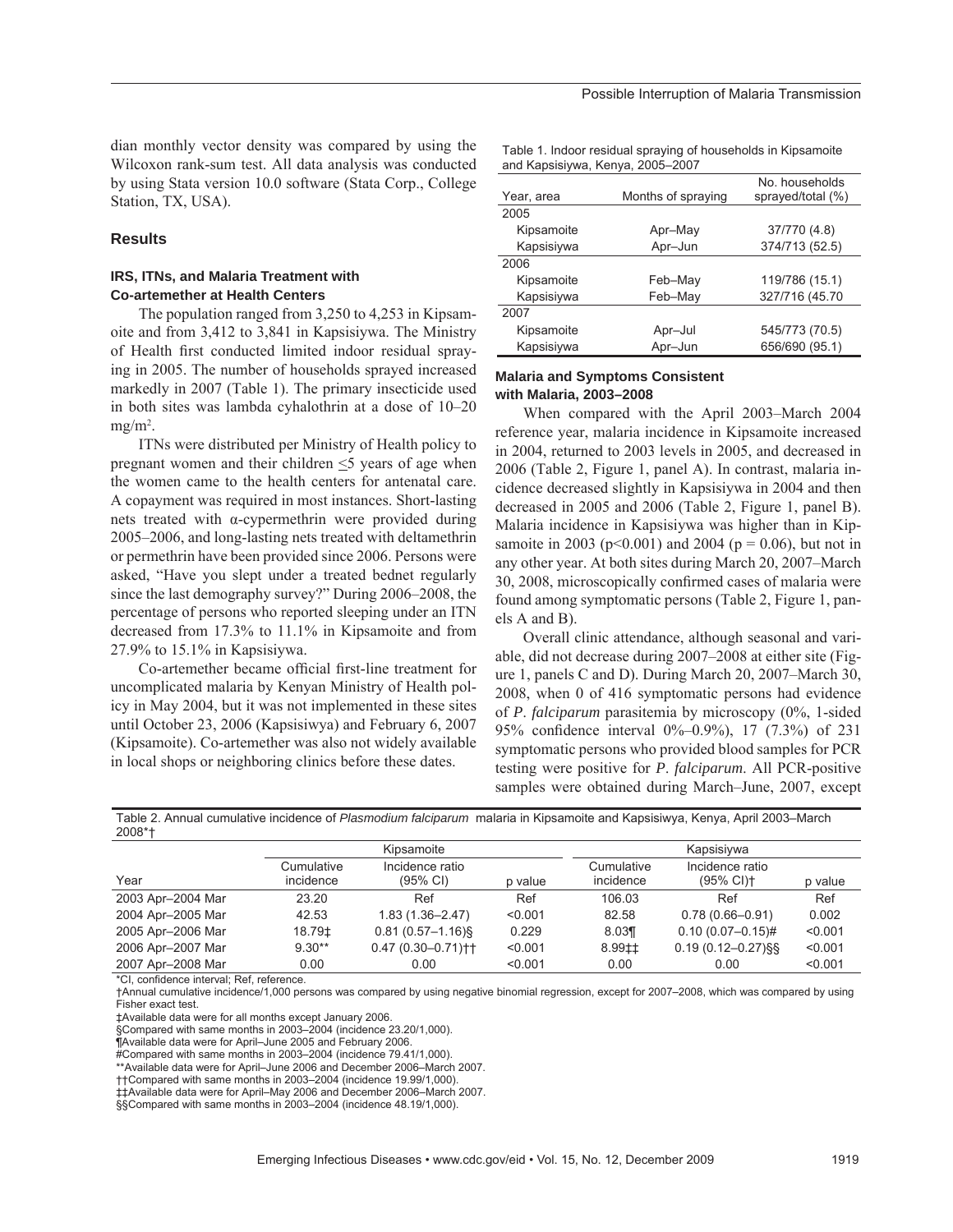

Figure 1. Malaria incidence and number of patients seen at health dispensaries in 2 highland areas of western Kenya, April 2003–March 2008. A) Monthly incidence of malaria/1,000 persons in Kipsamoite. B) Monthly incidence of malaria/1,000 persons in Kapsisiywa. C) No. patients who came to the Kipsamoite health dispensary. D) No. patients who came to the Kapsisiywa health dispensary. Gaps in panels A and B indicate that no data were collected during these periods. Arrows indicate when indoor residual spraying was conducted in the 2 areas.

for 2 samples, which were obtained in December 2007. In symptomatic persons, gametocyte prevalence, assessed by microscopy, was low in all years (2.8%, 2.9%, 0.8%, 0.8%, and 0% in Kipsamoite and 0.4%, 1%, 0%, 0%, and 0% in Kapsisiywa during 2003, 2004, 2005, 2006, and 2007, respectively).

## **Asexual Parasitemia and Gametocytemia in Asymptomatic Persons, 2007–2008**

In 4 surveys of asymptomatic persons during 2007– 2008, a total of <0.3% were positive for *P*. *falciparum* trophozoites or gametocytes by microscopy during any period. In the last 2 periods, no person was positive for asexual *P*. *falciparum* by PCR (Table 3). The person positive for *P*. *falciparum* trophozoites by microscopy in April 2008 was also positive for gametocytes. PCR showed that this person did not have an asexual *P*. *falciparum* infection.

#### **Changes in Rainfall, Temperature, and Vector Density, 2003–2008**

During 2003–2008, no consistent pattern of increased or decreased temperature was shown, and the average daily temperature during 2007–2008, the year in which no malaria cases were documented by microscopy, was most similar to that in 2003, the year of highest malaria incidence (Figure 2, panel A, Table 4). Average monthly rainfall did not differ between years (Figure 2, panel B, Table 4). A decrease in anopheline mosquito density was seen in 2004, before any widespread IRS treatment program, but sustained low levels of mosquito density were first seen after IRS treatments (Figure 2, panel C; Table 5). Of 447 anopheline mosquitoes caught over this 5-year period, 439 (98.21%) were identified as *An*. *gambiae*, 6 (1.34%) were identified as *An*. *funestus*, and 2 (0.45%) were not identified.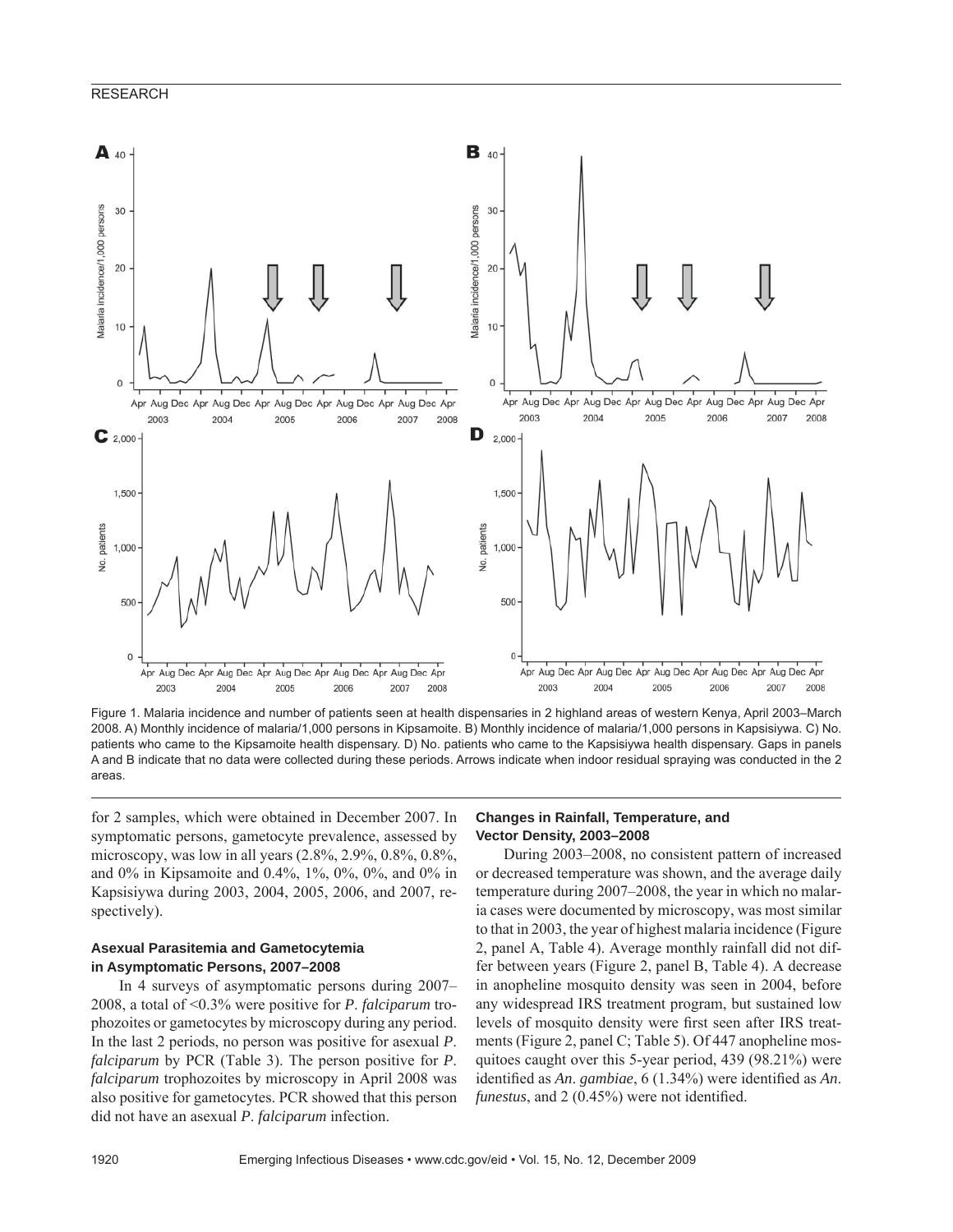| Characteristic             | 2007 May | 2007 Aug | <b>2007 Nov</b> | 2008 Apr |
|----------------------------|----------|----------|-----------------|----------|
| Microscopy                 |          |          |                 |          |
| No. P. falciparum positive | $14*$    | 0        |                 |          |
| No. tested                 | 5,788    | 605      | 577             | 538      |
| % P. falciparum positive   | 0.24     | 0        |                 | 0.19     |
| Gametocytes                |          |          |                 |          |
| No. positive               | $5+$     | 0        |                 |          |
| No. tested                 | 5,788    | 605      | 577             | 538      |
| % positive                 | 0.09     | 0        |                 | 0.19     |
| <b>PCR</b>                 |          |          |                 |          |
| No. P. falciparum positive |          |          | O               | U        |
| No. tested                 | 414      | 400      | 400             | 401      |
| % P. falciparum positive   | 0.24     | 0.25     | $\Omega$        |          |

Table 3. Prevalence of *Plasmodium falciparum* parasitemia by microscopy and PCR in asymptomatic persons in Kipsamoite and Kapsisiywa, Kenya, May 2007–April 2008

\*Twelve persons who tested positive by microscopy were from Kipsamoite and 2 were from Kapsisiywa.

†Four persons who tested positive by gametocyte were from Kipsamoite and 1 was from Kapsisiywa.

#### **Discussion**

Implementation of highly effective methods of decreasing malaria transmission, including ITNs, IRS, and ACT, has led to renewed discussion about global eradication of malaria (*4*,*11*). A major goal in moving toward eradicating malaria is interruption or elimination of local malaria transmission. The World Health Organization has stated that "elimination has been achieved when the 'prevention of reintroduction', without local transmission by mosquitoes, has been successful for three or more consecutive years" (*12*). Interruption of local transmission is the step before elimination, in which it is documented that local transmission of malaria is absent in a previously malariaendemic area for a specific period. The present study provides microscopy evidence of interruption of local malaria transmission in 2 adjacent highland areas of unstable transmission. Malaria could recur in these areas, and it is unclear precisely how much specific factors (e.g., IRS, ACT, and changes in rainfall and temperature) affected malaria transmission and incidence. Overall, however, data support the idea that in unstable transmission settings, combining regular, widespread IRS campaigns and use of ACT as first-line antimalarial treatment has the potential to interrupt local malaria transmission.

IRS probably played a major role in reducing malaria transmission in these areas for several reasons. First, sustained decreases in indoor resting *Anopheles* spp. mosquito density were seen after the IRS campaigns. Second, in both sites, malaria incidence decreased only after IRS was widely applied. In Kipsamoite, no large reduction in malaria incidence was seen until 2007, when spraying covered >70% of households. In Kapsisiywa, ≈50% of households were sprayed in 2005 and 2006, and a large decrease in malaria incidence was observed in both years. In 2007, after >90% of households were sprayed, malaria transmission was interrupted for the subsequent year. Third, in contrast to IRS, 2 factors that could affect vector density and there-

fore malaria incidence, rainfall and temperature, showed no clear relationship with either vector density or malaria incidence.

A reduction in vector density was seen in both sites in 2003 before the IRS campaigns. Potential reasons for this reduction include an unusual decrease in temperature during July–September 2003 (Figure 2). This decrease in temperature coincided with the first decrease in vector density; another possible reason for the decrease was pyrethrum spray catch testing of anopheline vectors conducted by our team, which started in April 2003. Although spraying with short-term insecticide does not usually affect vector density in areas of high transmission, spraying of approximately one sixth of all households every 2 weeks may have had an effect on the adult vector population, which led to a smaller breeding pool and lower overall vector density in this area of low transmission. The decrease in malaria incidence in Kipsamoite in 2005, after only 15% of households were sprayed, may in part reflect the effects of greater spraying in neighboring Kapsisiywa. The decrease may also reflect the combined effect of partial coverage with ITNs and additional coverage by IRS. Reduction of incidence in Kipsamoite in 2005 was not caused by concentrated spraying in areas of malaria clustering (*5*) because spraying was nearly absent in these areas. Reductions in malaria incidence were seen in Kapsisiywa in 2005–2006 after spraying of 40%–50% of households, but the small peak in incidence seen subsequently in these 2 years, but not 2007 (Figure 1), suggests that for interruption, a higher percentage of households (>70%) must be sprayed.

Treatment of malaria patients with co-artemether reduces gametocyte carriage and density in children and makes them less infectious to mosquitoes than treatment with sulfadoxine-pyrimethamine plus chloroquine (*13*). The effect of co-artemether on gametocytes may have been synergistic with the effect of widespread IRS on the *Anopheles* spp. vector in reducing malaria transmission. In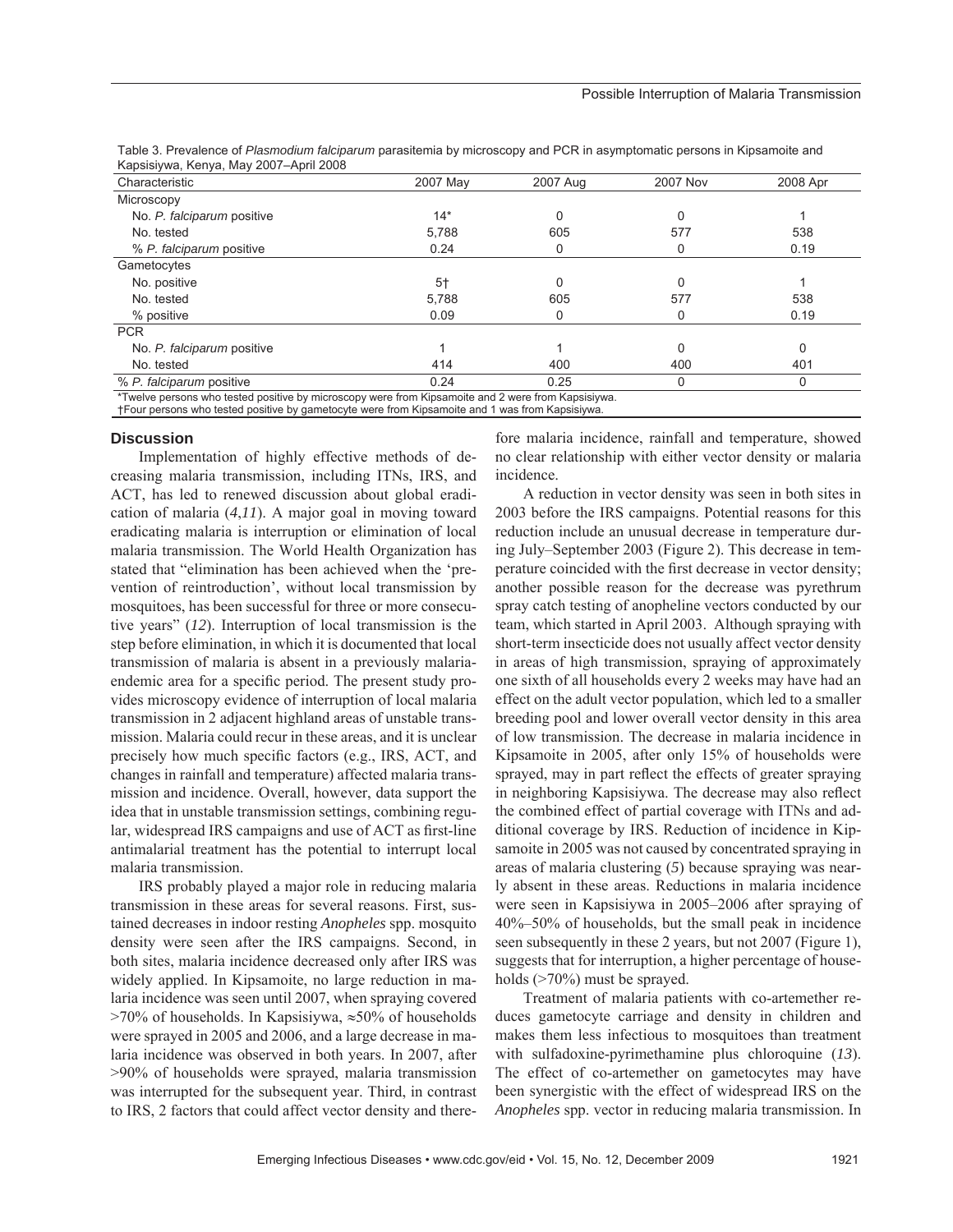symptomatic persons, gametocyte prevalence was always low, and it decreased before introduction of co-artemether,



Figure 2. Temperature, rainfall, and vector density in 2 highland areas of western Kenya, April 2003–May 2008. A) Average daily temperature (°C) in Kipsamoite. B) Monthly rainfall (mm) in Kipsamoite. C) Median biweekly vector density (no. *Anopheles* spp. mosquitoes/household) in Kapsisiywa (red line) and Kipsamoite (black line). Gaps in panels indicate that no data were collected during these periods. Arrows indicate times when indoor residual spraying was conducted.

but it did not decrease to undetectable levels in Kipsamoite until after introduction of co-artemether. Among asymptomatic persons, studies during 1999–2002 generally demonstrated higher gametocyte prevalence (0%–5.7%) (*7*). Lower prevalence among asymptomatic persons in the current study (0%–0.2% during May 2007–April 2008) could reflect effects of co-artemether on gametocyte prevalence after introduction of co-artemether in late 2006–early 2007, but without interim data from 2002–2006, an association cannot be clearly demonstrated. As with IRS, however, absence of microscopy-positive malaria cases occurred only after introduction of co-artemether. Because co-artemether was first used during a time of low transmission of malaria, the contribution of ACT to the absence of malaria incidence could not be quantified in the present study. However, a much larger study in South Africa in which IRS treatment and ACT treatment of persons with clinical malaria were introduced sequentially demonstrated an additional reduction of malaria incidence after introduction of ACT (*14*) and this supports the idea of synergy between these 2 interventions.

Although ITNs are the preferred intervention for preventing malaria-related illness and death in areas of high transmission (*1*,*15*,*16*), ITNs probably did not play a major role in interrupting malaria transmission in the highland areas we studied. ITN coverage never exceeded 30% in either area, and use actually decreased over the study period. In areas of unstable transmission, IRS treatment once a year is likely to be easier, more effective, and more accepted than ITNs. The Roll Back Malaria program currently recommends IRS as the preferred method of reducing malaria in areas of low transmission (*17*); our study supports this recommendation.

Insecticide treatment using IRS is not without problems; chief among them is potential development of resistance to the insecticide. Lambda-cyhalothrin, the insecticide used for IRS in these areas by the Kenyan Ministry of Health, was used in Mozambique for IRS starting in 1993, but resistance developed to such an extent that lambda cyhalothrin was replaced by bendiocarb in 2000. By 2006, however, lambda cyhalothrin resistance had decreased in many areas (*18*). In a recent study in nearby areas of western Kenya, no phenotypic resistance to pyrethroid insecticides was seen, but 27% of anophelines carried the knockdown resistance (*kdr*) mutation associated with increased resistance to pyrethroids (*19*). Assessment for insecticide resistance in the highland areas of the present study will enable better policy decisions to be made about continued use of lambda cyhalothrin, use of alternatives such as bendiocarb or DDT, or cycling of insecticides when certain resistance thresholds are reached for a particular insecticide. *P*. *falciparum* resistance to sulfadoxine-pyrimethamine was present in 27% of infections in western Kenya as early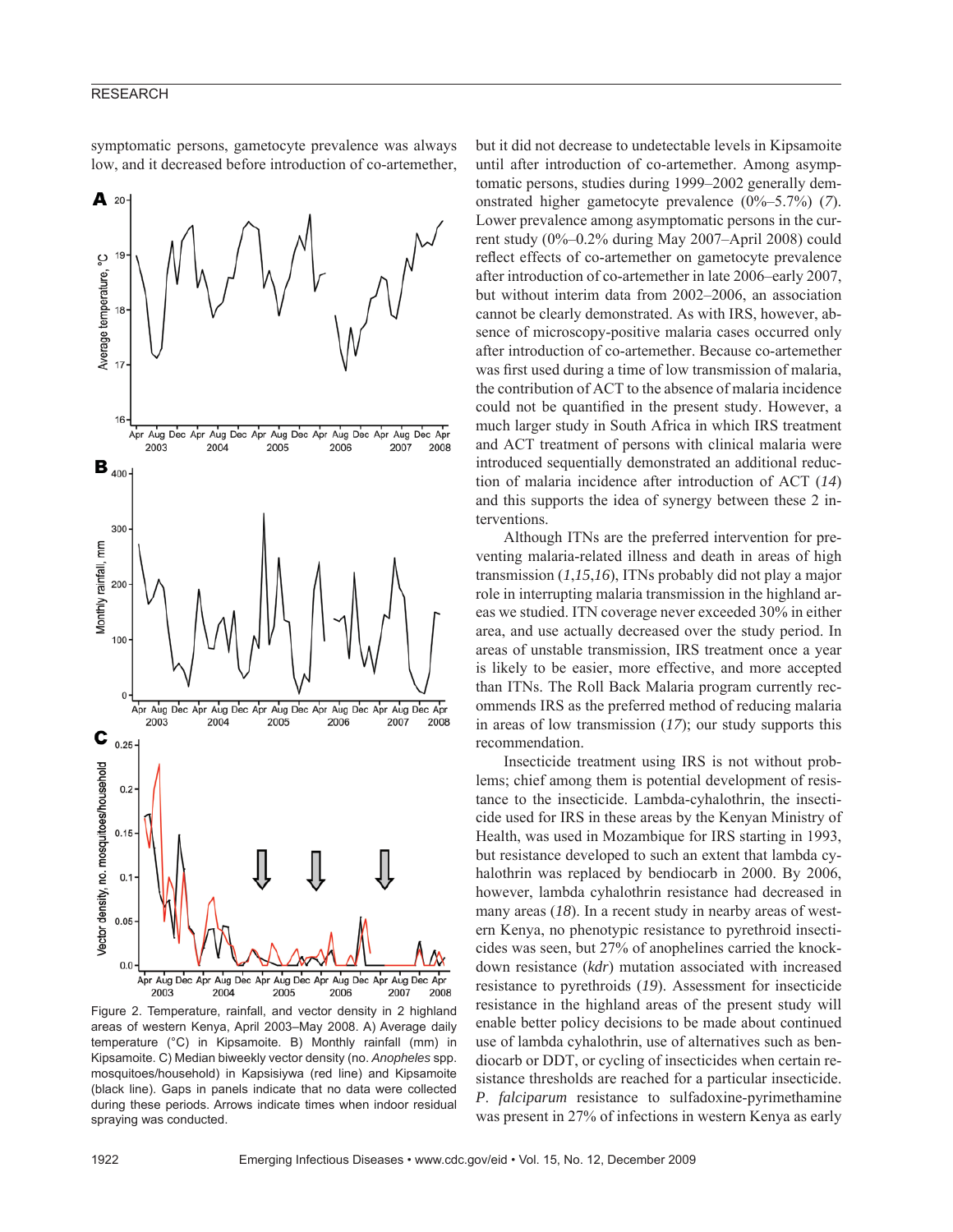#### Possible Interruption of Malaria Transmission

| Table 4. Average monthly ramial and average daily temperature for Kipsamolte, Kenya, Aphi 2003–March 2006 |                                                   |         |                                  |         |  |  |
|-----------------------------------------------------------------------------------------------------------|---------------------------------------------------|---------|----------------------------------|---------|--|--|
| Year                                                                                                      | Mean (SD) monthly total rainfall, mm <sup>+</sup> | p value | Mean (SD) daily temperature, °C+ | p value |  |  |
| 2003 Apr-2004 Mar                                                                                         | 132.8 (83.6)                                      | Ref     | 18.5(0.9)                        | Ref     |  |  |
| 2004 Apr-2005 Mar                                                                                         | 101.4 (48.9)                                      | 0.274   | 18.7(0.6)                        | 0.510   |  |  |
| 2005 Apr-2006 Mar                                                                                         | 119.2 (97.6)                                      | 0.717   | 18.8(0.6)                        | 0.346   |  |  |
| 2006 Apr-2007 Mar                                                                                         | 130.5 (76.7)                                      | 0.957   | 17.8(0.6)                        | 0.039   |  |  |
| 2007 Apr-2008 Mar                                                                                         | 105.2 (81.6)                                      | 0.422   | 18.8(0.6)                        | 0.352   |  |  |
| *Ref. reference.                                                                                          |                                                   |         |                                  |         |  |  |
| tMeans were compared by using the 2-sample t test.                                                        |                                                   |         |                                  |         |  |  |

Table 4. Average monthly rainfall and average daily temperature for Kipsamoite, Kenya, April 2003–March 2008\*

as 1999 (*20*). Resistance to co-artemether has not yet been documented in Kenya, but development of resistance to components of artemether/lumefantrine in nearby populations with higher levels of transmission would also pose a threat to this highland population. Monitoring of drug resistance to ACT in all areas in which malaria is endemic will be critical for sustaining reduction of malaria incidence in sub-Saharan Africa.

Limitations of our study include missing monthly malaria incidence data among symptomatic persons during 2005–2006, the observational nature of the study, and the possibility that lack of parasitemia by microscopy and PCR in symptomatic and asymptomatic persons was caused by seasonal variation common in highland areas (*21*) and not by interruption of local transmission. However, 3 pieces of evidence from studies of asymptomatic and symptomatic persons support interruption of local transmission rather than seasonal variation. First, no parasitemia was seen in 2 successive microscopy and PCR surveys of asymptomatic persons, whereas in 5 earlier surveys of asymptomatic persons in Kipsamoite, the area of lower transmission, the frequency of infected persons was never zero (range 5.9%– 14.5% by PCR) (*7*). Second, over 7 years of clinic surveillance of symptomatic persons in Kipsamoite and 5 years in Kapsisiywa, there was never a >4-month period in which there were no microscopy-positive cases of *P*. *falciparum* before March 2007. Thus, even with seasonal variation, a year with no microscopy-positive cases in these areas is unprecedented. Third, absence of gametocytemia by microscopy was documented among asymptomatic persons in 2 of 4 assessments and among symptomatic persons for a year (April 2007–March 2008), which suggested that the potential for local transmission was low or absent.

Because reverse transcription–PCR methods for detection of gametocytes have documented higher rates of gametocyte infection than microscopy (*22*,*23*), we are developing this testing method in our laboratory to confirm the absence of gametocytemia in the most recent samples from study participants. The presence of asexual *P*. *falciparum* infection by PCR in 15 symptomatic persons during April–June 2007 could reflect prolonged detection by this more sensitive method. The presence of only 2 PCR-positive cases in a 9-month period (July 2007–March 2008) suggests that malaria transmission was either interrupted, if these cases were caused by patients' travel, or reduced to almost undetectable levels.

Sustained elimination of local malaria transmission in these areas will require ongoing surveillance of malaria incidence, anopheline vector density, and anopheline insecticide resistance, and correctly timed IRS campaigns with broad coverage of the area (*24*). The longer populations at these sites are unexposed to malaria, the more susceptible they are to malaria epidemics, which could occur if an increase in vector density occurs in conjunction with the arrival of infected persons or mosquitoes from an area of higher transmission of malaria. Because travel is increasingly frequent, true elimination of malaria in this and other highland areas will require reduction and eventual elimination of malaria in surrounding areas. Co-artemether must be consistently available to treat any infected and symptomatic travelers or immigrants to the area. Finally, as malaria cases decrease, microscopists will need to receive training to remain proficient in detection of malaria in blood smears.

In summary, this study demonstrates pronounced reduction and possible interruption of malaria transmission in 2 highland areas of Kenya for a 1-year period and pro-

| Table 5. Median monthly Anopheles spp. mosquitoes per household in Kipsamoite and Kapsisiwya, Kenya, April 2003–March 2008* |                                                          |         |                                                          |         |  |
|-----------------------------------------------------------------------------------------------------------------------------|----------------------------------------------------------|---------|----------------------------------------------------------|---------|--|
|                                                                                                                             | Kipsamoite                                               |         | Kapsisiywa                                               |         |  |
| Year                                                                                                                        | Median monthly Anopheles spp.<br>mosquito density (IQR)+ | p value | Median monthly Anopheles spp.<br>mosquito density (IQR)+ | p value |  |
| 2003 Apr-2004 Mar                                                                                                           | 0.079(0.100)                                             | Ref     | 0.091(0.112)                                             | Ref     |  |
| 2004 Apr-2005 Mar                                                                                                           | 0.014(0.033)                                             | 0.003   | 0.023(0.031)                                             | 0.005   |  |
| 2005 Apr-2006 Mar                                                                                                           | 0.000(0.007)                                             | < 0.001 | 0.009(0.012)                                             | < 0.001 |  |
| 2006 Apr-2007 Mar                                                                                                           | 0.000(0.004)                                             | < 0.001 | 0.006(0.018)                                             | 0.002   |  |
| 2007 Apr-2008 Mar                                                                                                           | 0.000(0.000)                                             | < 0.001 | 0.000(0.000)                                             | 0.002   |  |

\*IQR, interquartile range (difference between 75th and 25th percentile values); ref, reference.

†Median vector density was compared by using the Wilcoxon rank-sum test.